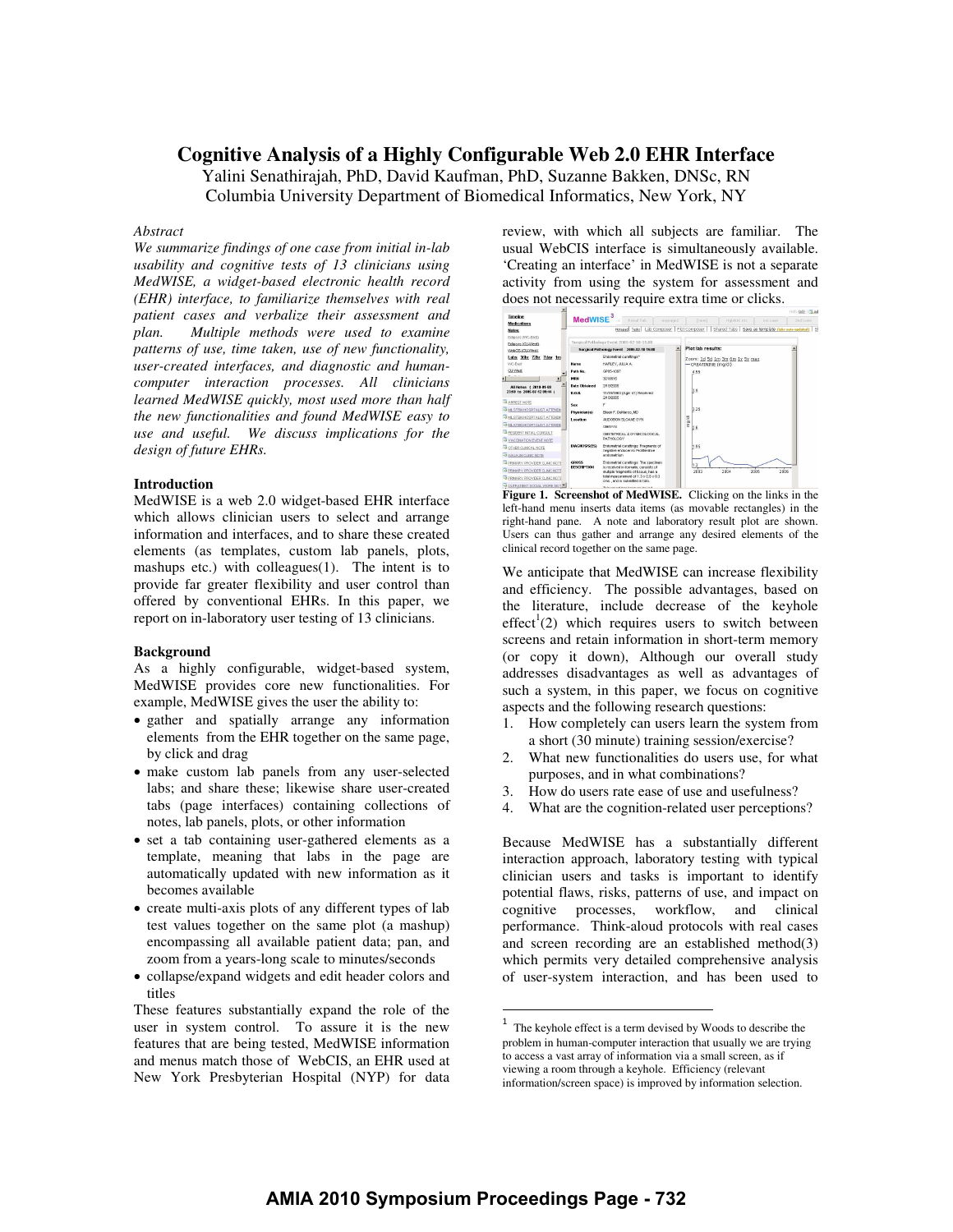identify flaws, errors, cognitive patterns (including lasting effects on clinician cognition), and routine patterns of use. This contributes to our understanding of the utility of the new features for EHR design.

## **Methods**

Thirteen clinicians (10 medicine and nephrology residents, one attending, one physician assistant (PA), and one psychiatry resident) were recruited via a focus group announcement and email from the hospitalist and nephrology departments of NYP. Users were scheduled for 2-hour sessions and compensated \$100. Approval was obtained from the Institutional Review Board of Columbia University. Subjects were given a short survey about clinical experience, demographics, computer proficiency and use of social networking tools (Table 1).

**Table 1. User Demographics and EHR Use** 

|                     | Average            | Range       |
|---------------------|--------------------|-------------|
| Service at NYP      | 2.5yr              | $4mo-6.5yr$ |
| Work in field       | 3.3yr              | $4mo-7yr$   |
| WebCIS use          | 2.4yr              | $4mo-6.5yr$ |
| Eclipsys use        | 1.9 <sub>yr</sub>  | $4mo-4.5yr$ |
| Other EHR/CIS use   | 2.7yr              | $0-6.5yr$   |
| Hours/week WebCIS   | 26.6 <sub>hr</sub> | 8hr-80hr    |
| Hours/week Eclipsys | 25.8 <sub>hr</sub> | 8hr-80hr    |

All but two users (the attending and psychiatry resident) used Facebook; three others also used LinkedIn and one (the psychiatric resident) used Academica.edu. One rated himself 'expert' in computer knowledge, seven 'above average', and five 'average'. Nine used EHR/CIS from other locations, usually home. Two had additional degrees to MD (PhD, MBA); two had BSE degrees.

We tested users in a two-part protocol. In part 1, the researcher presented the user with a 3-minute video showing several basic features of the system (e.g., the ability to select and arrange widgets, set up standing Pubmed searches as RSS feed widgets, make custom lab panels or multi-axis plots). Further demonstration of the system included timeline, templating, sharing, and other features. Users were given a short printed manual which included instructions and screenshots, but this was not used. The demonstration period took <5 minutes.

Users were then given a printed list of tasks to perform, with illustrative screenshots, and asked to carry out a series of ten basic tasks. Their on-screen actions and any verbalizations were recorded using Morae™ video-analytic screen capture software. All completed this section in 20 minutes or less.

In part 2, users were given five real patient cases, asked (via oral and printed instructions) to assume that they would be taking over care of the patient, and to use the MedWISE to familiarize themselves with the patient's condition and state their assessment, diagnoses, and plan (after 10 minutes of system use for case analyzed in this paper). As in part 1, data were recorded using  $Morae(3)$ . At the end of the five cases, clinicians rated their perceptions of system ease of use and usefulness on a survey.

The case was as follows. Patient 4 is a man in his mid fifties with a history of severe vascular problems including severe peripheral vascular disease centered around the aorta. He had an aortic valve resuspension, and treatment of thoracic aortic aneurysm followed by an AAA repair. Recently he was noted to have a Type A dissection of the thoracic aorta. Endovascular repair attempts were unsuccessful, and he subsequently developed a retroperitoneal hematoma requiring pressors and large scale transfusions.

Think-aloud protocols from the 13 users were transcribed and coded according to three coding schemata: 1) the schema of Hassebrock and Prietula(4) which pertains to diagnostic mental processes, 2) a schema identifying usability problems, system errors and user comments, and 3) a schema pertaining to human-computer interaction, some derived from the literature on the intelligent use of space in workplaces $(5)$ . The last was used to classify the different ways in which users used the new ability to arrange items to facilitate their thinking, design interfaces that reflected their categorization case information, signal others regarding relative priorities, and so on. Survey data were summarized using descriptive statistics.

## **Findings**

## *Learning the System*

All users were able to use core functions after the short training described above. A few had to ask the researcher basic questions (such as the link location for an advanced function).

## *Use of Data elements and Overall User Behaviors*

First, we describe information access behavior common to all users, then the 4 different overall interaction strategies discovered, and then the use of specific new features. Table 2 summarizes key themes emerging from this study.

Users varied widely in the number of elements they viewed. Sixty-five different elements were viewed by the 13 clinicians, with a range of 8-36 and an average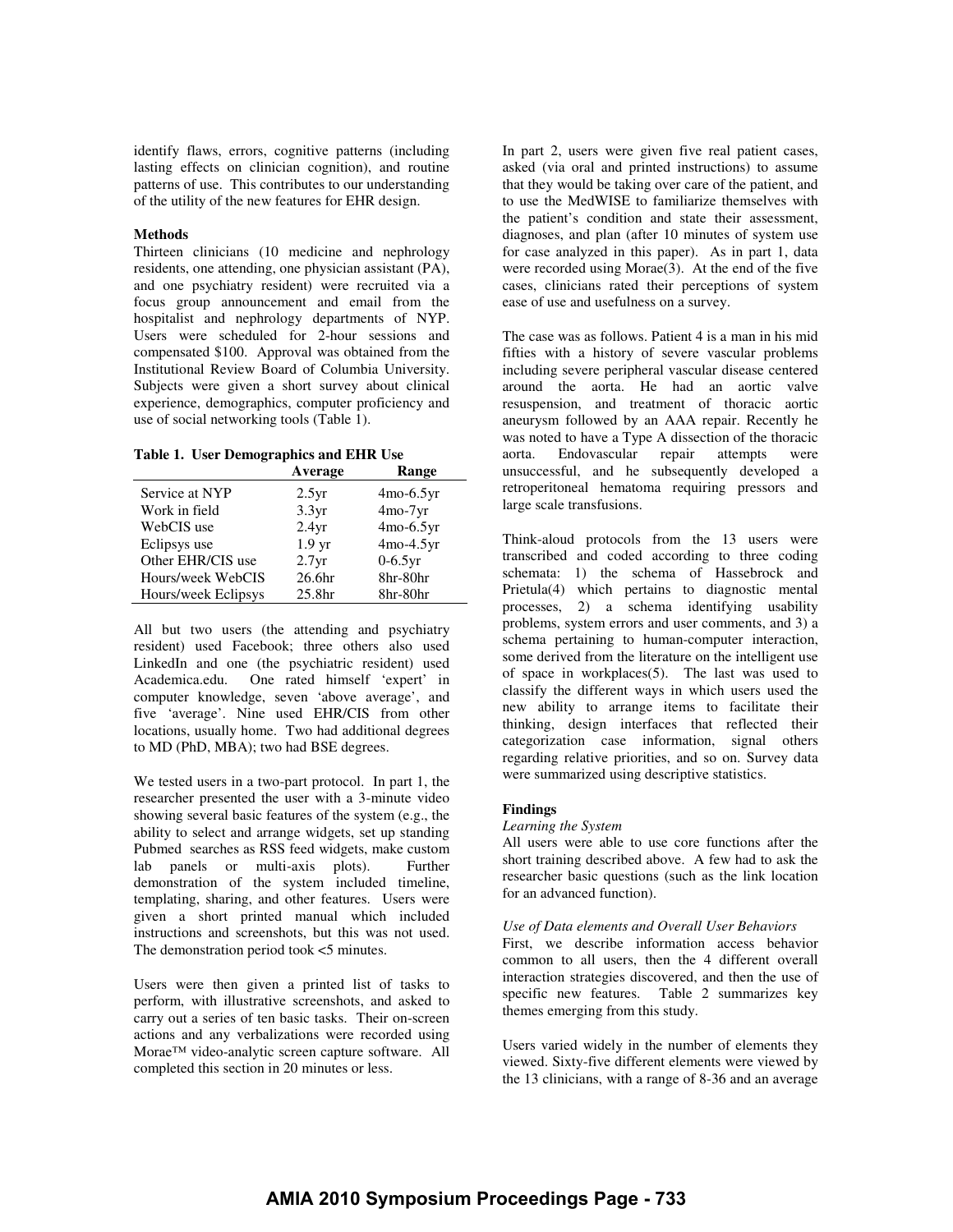of 16 elements per clinician. All users viewed a core set of information, starting with the latest clinical note and consult note; the latter was a detailed description of the patient's vascular problems. From there, they viewed other information pertaining to the problem list. This included notes from other services, such as the chest and abdominal CT angiography reports, and last discharge summary. Most users then gathered lab panels relating to cardiovascular disease (e.g., lipid panels, hemoglobin, complete blood panel) followed by information to answer questions about the patient's general health or suspected chronic disease (e.g., HbA1C, hepatic function).

#### Table 2. Key Themes:

All users have a common information access pattern

All used some new features

Four main interaction strategies: gather and view, tracking and juxtaposition of notes, purposive and organized, and mixtures.

Ability to gather items on same page is an advantage for: cognition, workflow, time (decreased back and forth navigation), errors (decreased copying)

Information externalization is an advantage, facilitates cognition 3 main spatial arrangements, left->right pattern

Users purposive in design for communication with others

Users categorize and mark items according to their own mental schemata (e.g. nephrologists creating custom lab panels) Users use new features to solve problems

User are engaged, aware of problems, enthusiastic

## *Use of New Features*

 $\overline{a}$ 

All users made some use of the new MedWISE features; this included novel uses unforeseen by the system designer. The most common (aside from drag and drop interface and template creation) was plotting creatinine to determine the patient's state of kidney function, and setting it as a widget for future use. Spatial arrangement was used for categorization, workflow, and epistemic action<sup>2</sup>(6) (e.g., placement of panels for creatinine and urine protein above each other to facilitate ratio calculation, or of lab tests from different times together to view trends). Figures 1 and 2 contain examples of final user interfaces, showing the use of space, clustering, and marking (colored headers) as well as separation of note functions into information that persists relatively unchanged (e.g., patient and social history) and information that must be updated frequently (such as the current issues list) (Figure 2). One user explained this use of the new features to address the problem of excessive copying in notes and improve tasktechnology fit as *"… the follow-up notes get copied*  *and pasted over - you're carrying on a lot of info that isn't necessarily being reviewed at each visit, …for example you're not taking a social history or family history at every single visit but it'll show up in every single note., which takes up a lot of room and makes the note way longer than it has to be. The problem is that if you don't include it, if you want to see it, you have to go clicking through note, note, note and it takes forever. So...have a section of things that aren't necessarily going to be updated every single time, and if someone updates it it's fine, but …my most recent progress note will be pretty tight. …things I'm going to be updating regularly are here, things I'm going to be looking back and forth … here. Things I might need to follow up on here."* 

This user used the 'sticky note' feature to set up separate summary line, history, current issues, healthcare maintenance, and to-do panels, with the less important ones collapsed, saving space while letting others know the information was there if needed. Several other users likewise split note functions into separate categories.

## *Overall Strategies*

Users could be grouped into 3-4 different patterns in their use of the core select and arrange widget functionality. Some merely used the interface as a dynamic stage, collecting relevant widgets together (either reading each one after getting it, or waiting until all relevant widgets were gathered and then scanning the entire set at once, rearranging to juxtapose elements as necessary). This was one of the fastest methods of obtaining an overview, and several users commented on the possible time savings (two estimated 10 minutes would be saved per patient encounter). They also felt it reduced mental load because of decreased need to shift back and forth and remember or copy down things between screens). They also noted possible error reduction due to not having to copy.

Another strategy was to track the review process by stacking notes, closed, in one column, open two at a time in the second column, juxtaposed for comparison while reading, then close and move them to the third column. This kept reviewed material separate but with titles visible.

Some users were purposive and organized, carefully selecting and placing panels and using other design features to facilitate their future care of the patient or communication with colleagues. They often assigned regions to have particular significance; these fell into some common patterns, but could differ with personal preferences.

<sup>2</sup> As per Kirsh and Maglio, 'epistemic action' is that taken not because it is required for the ultimate goal but to facilitate a mental process. An example would be making a table juxtaposing features to facilitate comparison of different computers.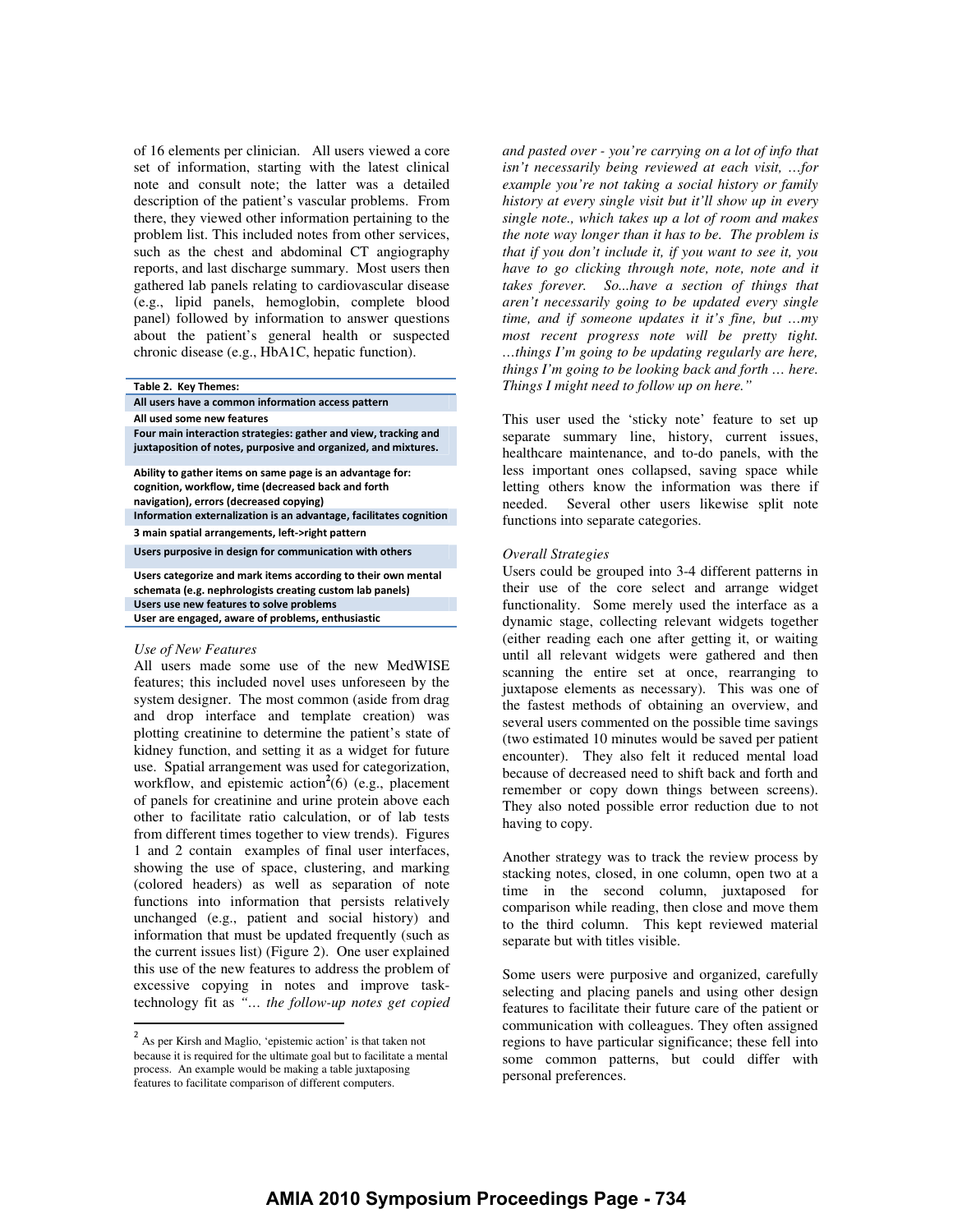

These patterns were: a) the user keeps the recent note they deem the most 'helpful' or complete in the left column, top row, with labs arranged down the central column, and ancillary notes or to-do lists or parameters to monitor on the right; b) the labs are arranged across the page in as many rows as needed, for maximum visibility on the screen; the user scrolls up and down to consider the evidence and gain an overview; c) the user assigns a space a meaning, for example 'less important labs are in Column 3' or 'healthcare maintenance is at the bottom of Column 2'; 'urine in the middle, blood work on the side'.

Another user arranged labs which needed monitoring in Column 3 with a sticky note at the top saying 'Screening labs' as a header message to the next colleague. Two users (subjects 1 and 6) made little use of the new features; subject 1 likely because of an irritating navigation bug (subsequently corrected) and subject 6 because of his stated lack of being 'used to so many windows'. We observed an overall pattern of progression from left to right corresponding to progression in the assessment, diagnosis and plan process; some users placed orienting notes in Column 1, illustrative material (plots, labs, imaging reports) in Column 2, and planning-related items, such as follow-up instructions, or to-do lists, to Column 3.

Nine users used the plotting function for trends, either as the plot composer mashup or single lab test values (e.g., creatinine) to answer questions such as 'does this patient have early renal impairment?' One user used this as a workaround for missing information; when unable to find very recent lab

panels from menus she plotted the test, knowing it would include all data.

Some users identified the usefulness of the automatic saving and persistence of the created interface/history between sessions, and opined that the interface would be helpful in note writing as well as data review.

Several users made use of custom lab panel creation ( see Figure 2). In particular, the two nephrologists conceptualized the necessary lab tests as sets; one created these as the bone panel, CKD (chronic kidney disease) labs, diabetes labs, etc. and shared or borrowed their own or others' sets made previously.

#### *Ease of Use and Usefulness*

On a 5-point Likert scale for ease of use where 1=Very hard to use and 5=very easy to use, average user rating was 3.79. For a 5-point scale for usefulness, (1=not useful, 5=very useful) average user rating was 4.0. When asked what additional information would be useful, user responses included flowsheet data, scheduling functionality, and preset lab displays that include the entire lab test history.

### *User Perceptions Related to Cognitive Processes*

User comments and the surprisingly short time required to learn core functions indicated high ease of use. Space prohibits full discussion of all user perceptions, however all but one user anticipated MedWISE being useful for some functions, mentioning note-writing, clinic evaluations, and inpatient care. One user liked that the single page space forced him to think about what was important: